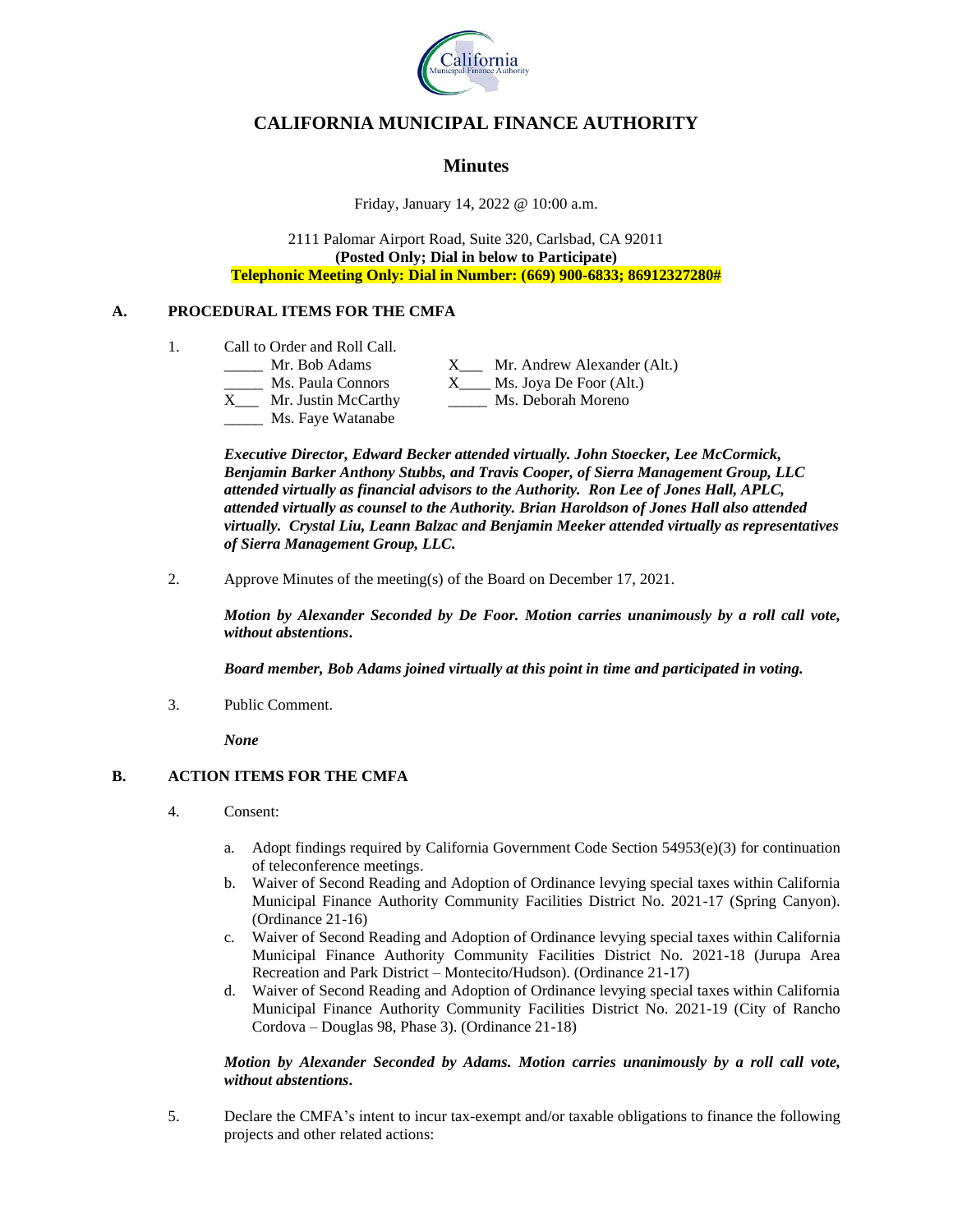a. Affordable Housing Alliance II, Inc., (The Lakes Apartments), City of Concord, County of Contra Costa; issue up to \$45,000,000 in tax-exempt and/or taxable revenue bonds. (Resolution 22-001)

### *Motion by Alexander Seconded by Adams. Motion carries unanimously by a roll call vote, without abstentions***.**

b. Affordable Housing Alliance II, Inc., (Metro 77 & 85 Apartments), City of San Leandro, County of Alameda; issue up to \$70,000,000 in tax-exempt and/or taxable revenue bonds. (Resolution 22-002)

## *Motion by Adams Seconded by Alexander. Motion carries unanimously by a roll call vote, without abstentions***.**

c. Affordable Housing Alliance II, Inc., (Andina Apartments), City of Hayward, County of Alameda; issue up to \$45,000,000 in tax-exempt and/or taxable revenue bonds. (Resolution 22-003)

## *Motion by Alexander Seconded by De Foor. Motion carries unanimously by a roll call vote, without abstentions***.**

d. Nevin Plaza I, L.P., (Nevin Plaza I Apartments), City of Richmond, County of Contra Costa; issue up to \$45,000,000 in tax-exempt and/or taxable revenue bonds. (Resolution 22-004)

#### *Motion by Alexander Seconded by De Foor. Motion carries unanimously by a roll call vote, without abstentions***.**

e. 710 Broadway, LLC (710 Broadway Apartments), City of Santa Monica, County of Los Angeles; issue up to \$325,000,000 in tax-exempt and/or taxable revenue bonds. (Resolution 22-005)

## *This item was pulled from the agenda.*

f. California Renewable Carbon, LLC (or an Affiliate), City of Williams, County of Colusa; issue up to \$100,000,000 in tax-exempt and/or taxable revenue bonds. (Resolution 22-006)

## *Motion by Alexander Seconded by Adams. Motion carries unanimously by a roll call vote, without abstentions***.**

- 6. Authorize the issuance of revenue bonds or other obligations to finance or refinance the following projects, the execution and delivery of related documents, and other related actions:
	- a. Beach Housing Partners, LP, (Huntington Beach Senior Housing Apartments), City of Huntington Beach, County of Orange; issue up to \$25,000,000 in tax-exempt and/or taxable revenue bonds. (Resolution 22-007)

## *Motion by De Foor Seconded by Alexander. Motion carries unanimously by a roll call vote, without abstentions***.**

b. CRP The Meridian, LP, (The Meridian Apartments), City of Santa Clara, County of Santa Clara; issue up to \$52,500,000 in tax-exempt and/or taxable revenue bonds. (Resolution 22- 008)

## *Motion by Alexander Seconded by Adams. Motion carries unanimously by a roll call vote, without abstentions***.**

c. GS HIP 1304 ECR, LP, (1304 El Camino Real Apartments), City of Redwood City, County of San Mateo; issue up to \$15,000,000 in tax-exempt and/or taxable revenue bonds. (Resolution 22-009)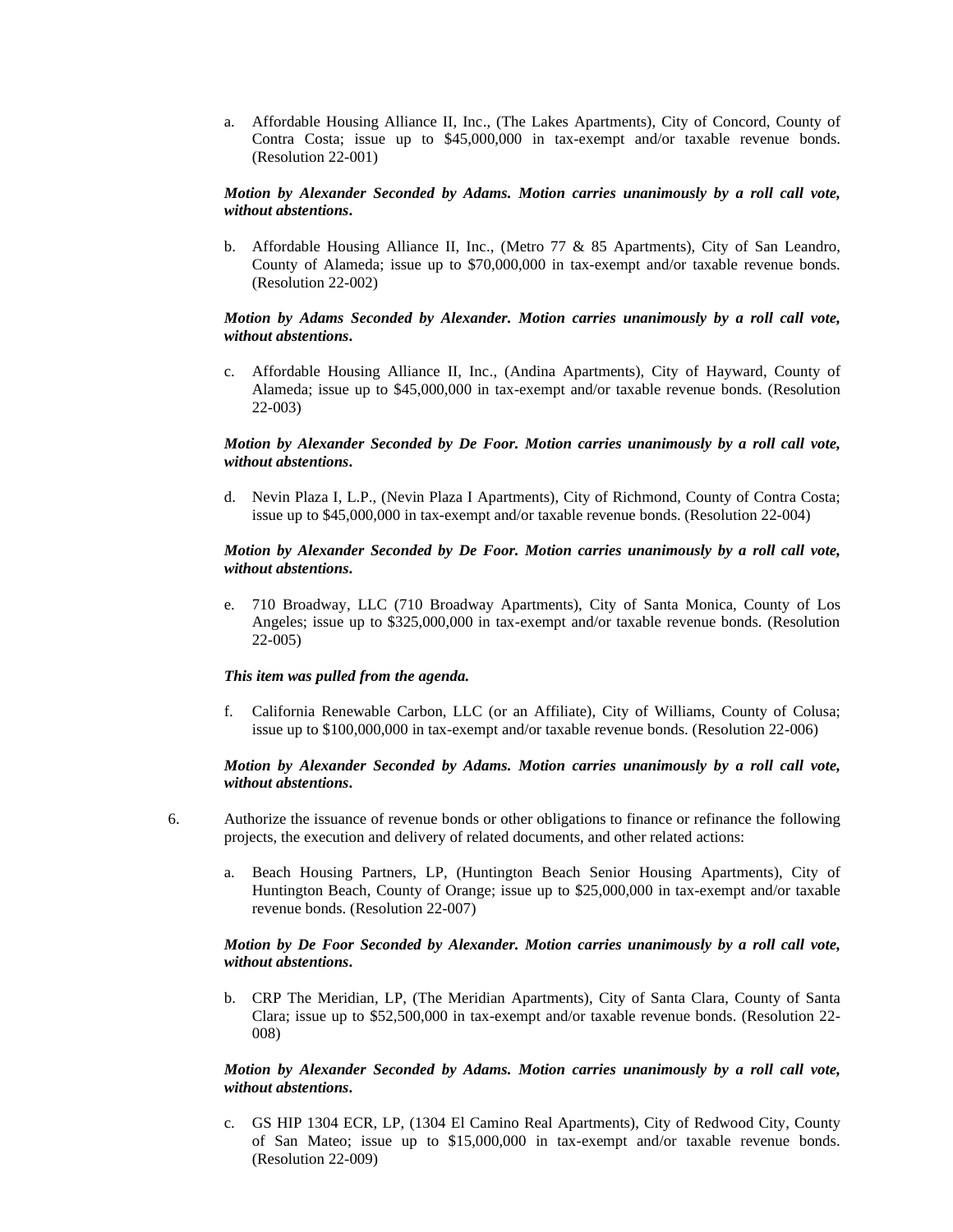## *Motion by Alexander Seconded by Adams. Motion carries unanimously by a roll call vote, without abstentions***.**

d. Maison's Palmdale Blvd 170, LP, (Maison's Village Apartments), City of Palmdale, County of Los Angeles; issue up to \$40,000,000 in tax-exempt and/or taxable revenue bonds. (Resolution 22-010)

## *Motion by Alexander Seconded by Adams. Motion carries unanimously by a roll call vote, without abstentions***.**

e. Sango Court, L.P., (Sango Court Apartments), City of Milpitas, County of Santa Clara; issue up to \$55,000,000 in tax-exempt and/or taxable revenue bonds. (Resolution 22-011)

## *Motion by Adams Seconded by De Foor. Motion carries unanimously by a roll call vote, without abstentions***.**

f. Maudelle Shirek, L.P., (Maudelle Miller Shirek Community Apartments), City of Berkeley, County of Alameda; issue up to \$65,000,000 in tax-exempt and/or taxable revenue bonds. (Resolution 22-012)

## *Motion by Alexander Seconded by Adams. Motion carries unanimously by a roll call vote, without abstentions***.**

g. Ynez Road Housing Partners LP, (Rancho Las Bolsas Apartments), City of Temecula, County of Riverside; issue up to \$28,500,000 in tax-exempt and/or taxable revenue bonds. (Resolution 22-013)

## *Motion by De Foor Seconded by Adams. Motion carries unanimously by a roll call vote, without abstentions***.**

h. Indio Pacific Associates II, LP, (Arroyo Crossing II Apartments), City of Indio, County of Riverside; issue up to \$50,000,000 in tax-exempt and/or taxable revenue bonds. (Resolution 22-014)

## *Motion by Alexander Seconded by De Foor. Motion carries unanimously by a roll call vote, without abstentions***.**

i. Palm Terrace II, L.P., (Palm Terrace II Apartments), City of Lindsay, County of Tulare; issue up to \$25,000,000 in tax-exempt and/or taxable revenue bonds. (Resolution 22-015)

#### *Motion by Alexander Seconded by De Foor. Motion carries unanimously by a roll call vote, without abstentions***.**

j. 26 Point 2 LP, (26 Point 2 Apartments), City of Long Beach, County of Los Angeles; issue up to \$27,690,344 in tax-exempt and/or taxable revenue bonds. (Resolution 22-016)

## *Motion by Adams Seconded by Alexander. Motion carries unanimously by a roll call vote, without abstentions***.**

k. Fremont Pacific Associates, LP, (Osgood Apartments), City of Fremont, County of Alameda; issue up to \$70,000,000 in tax-exempt and/or taxable revenue bonds. (Resolution 22-017)

## *Motion by Alexander Seconded by De Foor. Motion carries unanimously by a roll call vote, without abstentions***.**

l. Lofts at Fort Visalia, L.P., (The Lofts at Fort Visalia Apartments), City of Visalia, County of Tulare; issue up to \$26,000,000 in tax-exempt and/or taxable revenue bonds. (Resolution 22- 018)

## *Motion by Adams Seconded by De Foor. Motion carries unanimously by a roll call vote, without abstentions***.**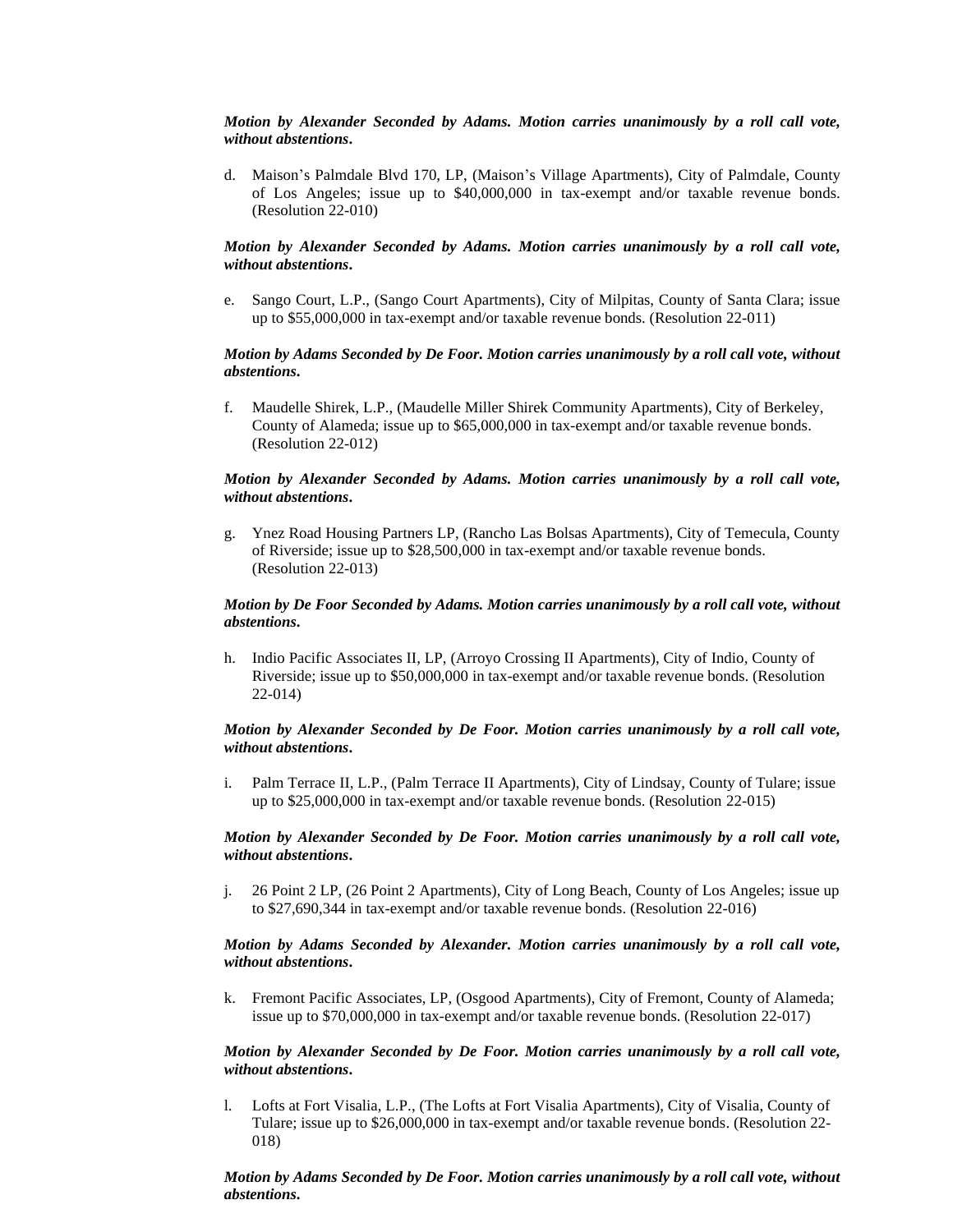m. IH Three21 Belmont LLC, (Three21 at Belmont Apartments), City of Belmont, County of San Mateo; issue up to \$40,000,000 in tax-exempt and/or taxable revenue bonds. (Resolution 22-019)

## *Motion by Adams Seconded by Alexander. Motion carries unanimously by a roll call vote, without abstentions***.**

n. Congregational Homes, Inc., (Mt. San Antonio Gardens), City of Pomona, County of Los Angeles; issue up to \$55,000,000 in tax-exempt and/or taxable revenue bonds. (Resolution 22-020)

## *Motion by Adams Seconded by Alexander. Motion carries unanimously by a roll call vote, without abstentions***.**

7. Discuss and Approve Representatives of Sierra Management Group, LLC.

*Motion by Adams Seconded by Alexander. Motion carries unanimously by a roll call vote, without abstentions***.**

## **C. INFORMATIONAL ITEMS FOR THE CMFA**

- 8. Treasurers Report.
- 9. Administrative Issues.
	- a. Executive Director Report
	- b. Marketing Update
	- c. Membership Update
	- d. Transaction Update
	- e. Legislative Update
	- f. Legal Update

## *Administrative issues were discussed*

10. Adjournment.

*Motion by Alexander Seconded by Adams. Motion carries unanimously by a roll call vote, without abstentions***.**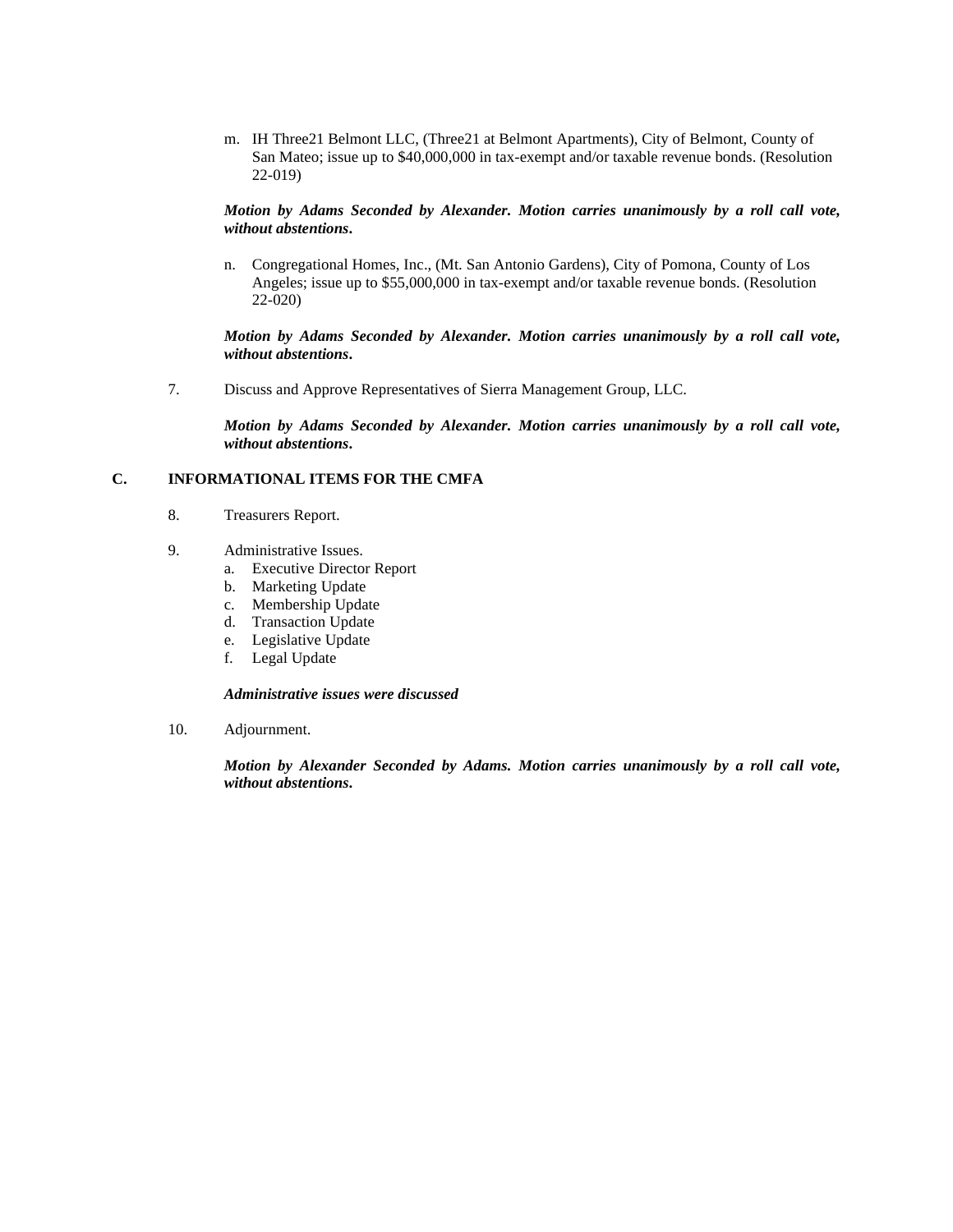

# **CALIFORNIA FOUNDATION FOR STRONGER COMMUNITIES**

## **Minutes**

Friday, January 14, 2022 @ 10:00 a.m.

2111 Palomar Airport Road, Suite 320, Carlsbad, CA 92011 **(Posted Only; Dial in below to Participate) Telephonic Meeting Only: Dial in Number: (669) 900-6833; 86912327280#**

## **A. PROCEDURAL ITEMS FOR THE CFSC**

- 1. Call to Order and Roll Call.
	- X Mr. Bob Adams X Mr. Andrew Alexander (Alt.) Ms. Paula Connors  $X_$  Ms. Joya De Foor (Alt.) X\_\_\_ Mr. Justin McCarthy \_\_\_\_\_ Ms. Deborah Moreno Ms. Faye Watanabe

*Executive Director, Edward Becker attended virtually. John Stoecker, Lee McCormick, Benjamin Barker Anthony Stubbs, and Travis Cooper, of Sierra Management Group, LLC attended virtually as financial advisors to the Authority. Ron Lee of Jones Hall, APLC, attended virtually as counsel to the Authority. Brian Haroldson of Jones Hall also attended virtually. Matthew France, Crystal Liu, Leann Balzac and Benjamin Meeker attended virtually as representatives of Sierra Management Group, LLC.*

2. Approve Minutes of the meeting(s) of the Board on December 10, 2021.

*Motion by De Foor Seconded by Adams. Motion carries unanimously by a roll call vote, without abstentions***.**

3. Public Comment.

*None*

## **B. ACTION ITEMS FOR THE CFSC**

- 4. Consent:
	- a. Adopt findings required by California Government Code Section  $54953(e)(3)$  for continuation of teleconference meetings.

*Motion by Adams Seconded by Alexander. Motion carries unanimously by a roll call vote, without abstentions***.**

5. Discuss and Approve charitable donation recipients.

*The Board, by unanimous vote, approved a \$5,000 grant to Assistance League of Sierra Foothills. Motion by Alexander and Seconded by De Foor; Motion carries unanimously by a roll call vote, without abstentions.* 

*The Board, by unanimous vote, approved a \$20,000 grant to Cal State Fullerton, College of Humanities & Social Sciences. Motion by McCarthy and Seconded by Adams; Motion carries unanimously by a roll call vote, without abstentions.*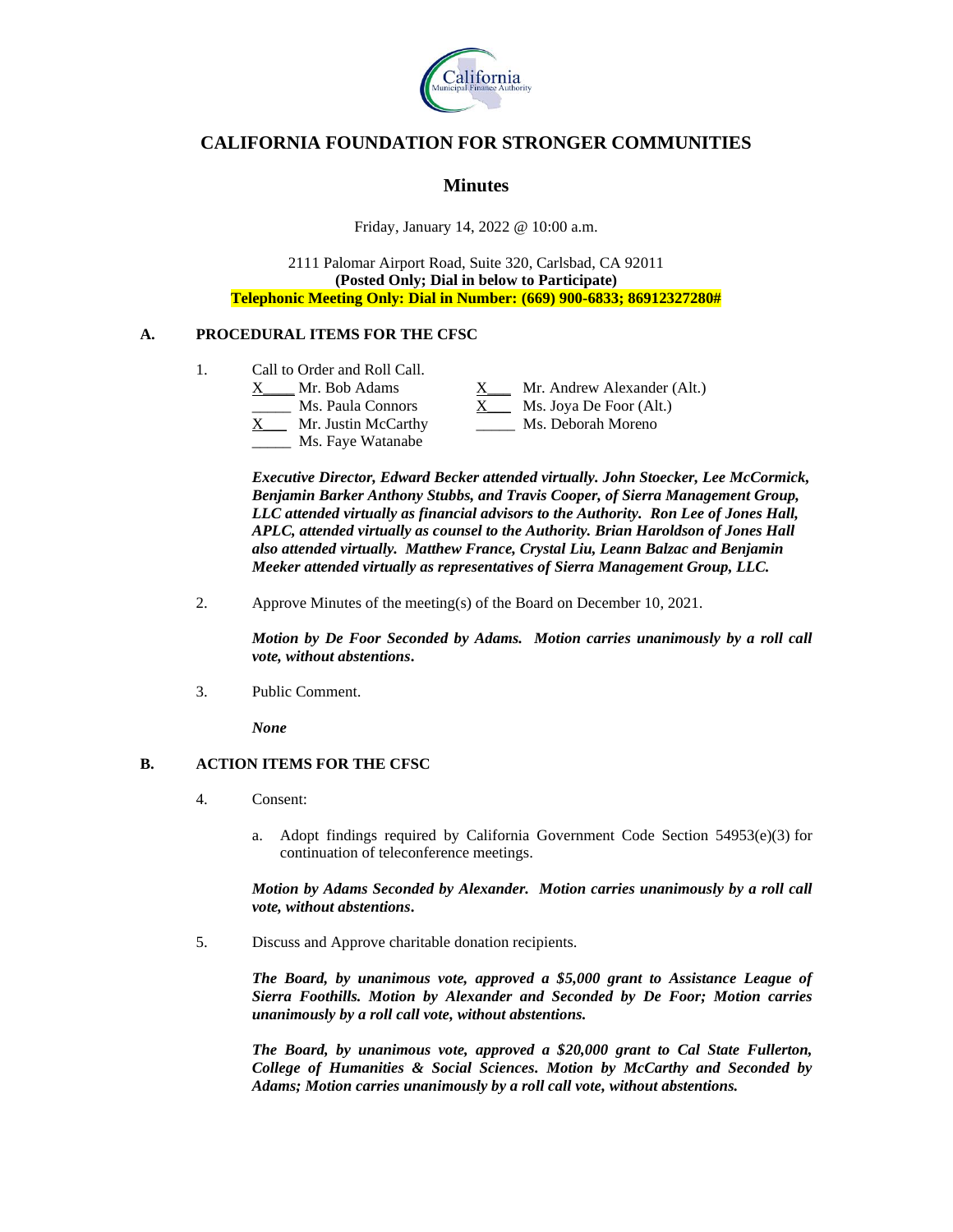*The Board, by unanimous vote, approved a \$10,000 grant to Community Karate Foundation Inc. Motion by Alexander and Seconded by Adams; Motion carries unanimously by a roll call vote, without abstentions.* 

*The Board, by unanimous vote, approved a \$5,000 grant to Court Appointed Special Advocates of Del Norte County. Motion by De Foor and Seconded by Adams; Motion carries unanimously by a roll call vote, without abstentions.* 

*The Board, by unanimous vote, approved a \$40,000 grant to Disciple Design Lab. Motion by Alexander and Seconded by Adams; Motion carries unanimously by a roll call vote, without abstentions.* 

*The Board, by unanimous vote, approved a \$15,000 grant to Family Promise of Sacramento. Motion by Alexander and Seconded by Adams; Motion carries unanimously by a roll call vote, without abstentions.* 

*The Board, by unanimous vote, approved a \$30,000 grant to Hamilton Families. Motion by De Foor and Seconded by Adams; Motion carries unanimously by a roll call vote, without abstentions.* 

*The Board, by unanimous vote, approved a \$5,000 grant to Illumination Foundation. Motion by De Foor and Seconded by Adams; Motion carries unanimously by a roll call vote, without abstentions.* 

*The Board, by unanimous vote, approved a \$10,000 grant to Northern Valley Catholic Social Service, Inc. Motion by De Foor and Seconded by Adams; Motion carries unanimously by a roll call vote, without abstentions.* 

*The Board, by unanimous vote, approved a \$25,000 grant to San Diego Food System Alliance. Motion by Adams and Seconded by Alexander; Motion carries unanimously by a roll call vote, without abstentions.* 

*The Board, by unanimous vote, approved a \$20,000 grant to The Chest of Hope, Inc. Motion by De Foor and Seconded by Adams; Motion carries unanimously by a roll call vote, without abstentions.* 

*The Board, by unanimous vote, approved a \$20,000 grant to The Rightway Foundation. Motion by Adams and Seconded by Alexander; Motion carries unanimously by a roll call vote, without abstentions.* 

*The Board, by unanimous vote, approved a \$15,000 grant to Tracy Community Connections Center, Inc.. Motion by Alexander and Seconded by Adams; Motion carries unanimously by a roll call vote, without abstentions.* 

*The Board, by unanimous vote, approved a \$20,000 grant to Tracy Tree Foundation. Motion by Adams and Seconded by Alexander; Motion carries unanimously by a roll call vote, without abstentions.* 

6. Discuss and Approve Representatives of Sierra Management Group, LLC.

*Motion by Adams Seconded by Alexander. Motion carries unanimously by a roll call vote, without abstentions***.**

## **C. INFORMATIONAL ITEMS FOR THE CFSC**

7. Treasurers Report.